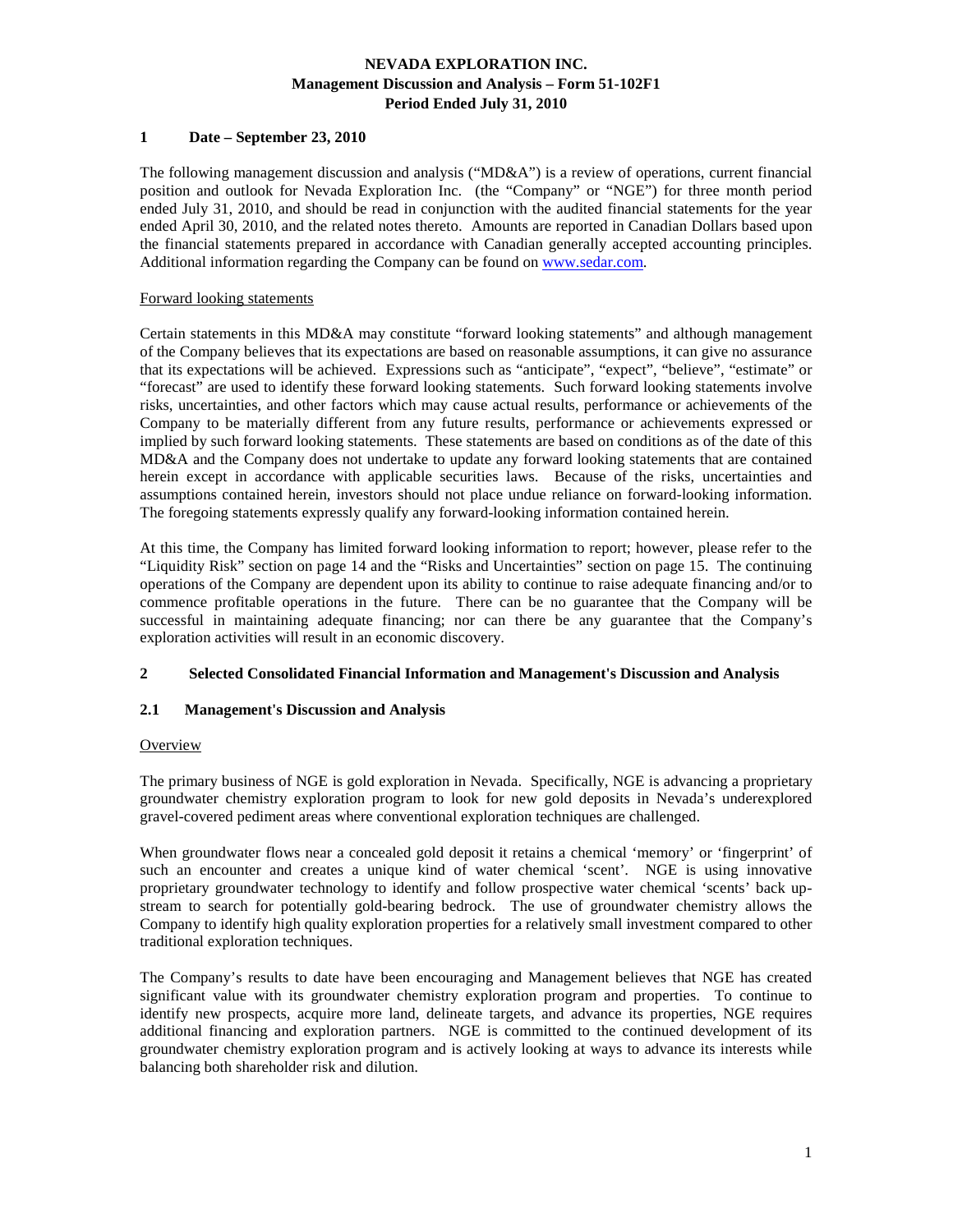Significant events for the three month period ended July 31, 2010 and through the date of this report are:

- 1. On June 7, 2010, Northgate Minerals Corp. ("Northgate") (TSX: NGX, NYSE Amex: NXG) and NGE announced the completion and execution of an Exploration and Option to Enter Joint Venture Agreement ("Agreement") on NGE's Awakening Gold Project ("Property"), in Humboldt County, Nevada. The Agreement grants Northgate the option to earn an initial 51% interest in the Property by spending \$4,100,000 in exploration and making additional cash payments totalling \$436,000 over five years. Northgate's exploration commitment in the first year is \$500,000. If Northgate completes the initial 51% earn-in, it may then earn an additional 14%, for a total of 65%, by completing a feasibility report on the Property.
- 2. On September 23, 2010, NGE announced the completion of a non-brokered private placement, pursuant to which, NGE issued 11,258,000 Units at a price of \$0.05 for total gross proceeds of \$562,900. Each Unit consisted of one common share and one-half of one non-transferable common share purchase warrant. Each whole warrant entitles the holder to purchase one common share at an exercise price of \$0.10 for a period of 12 months.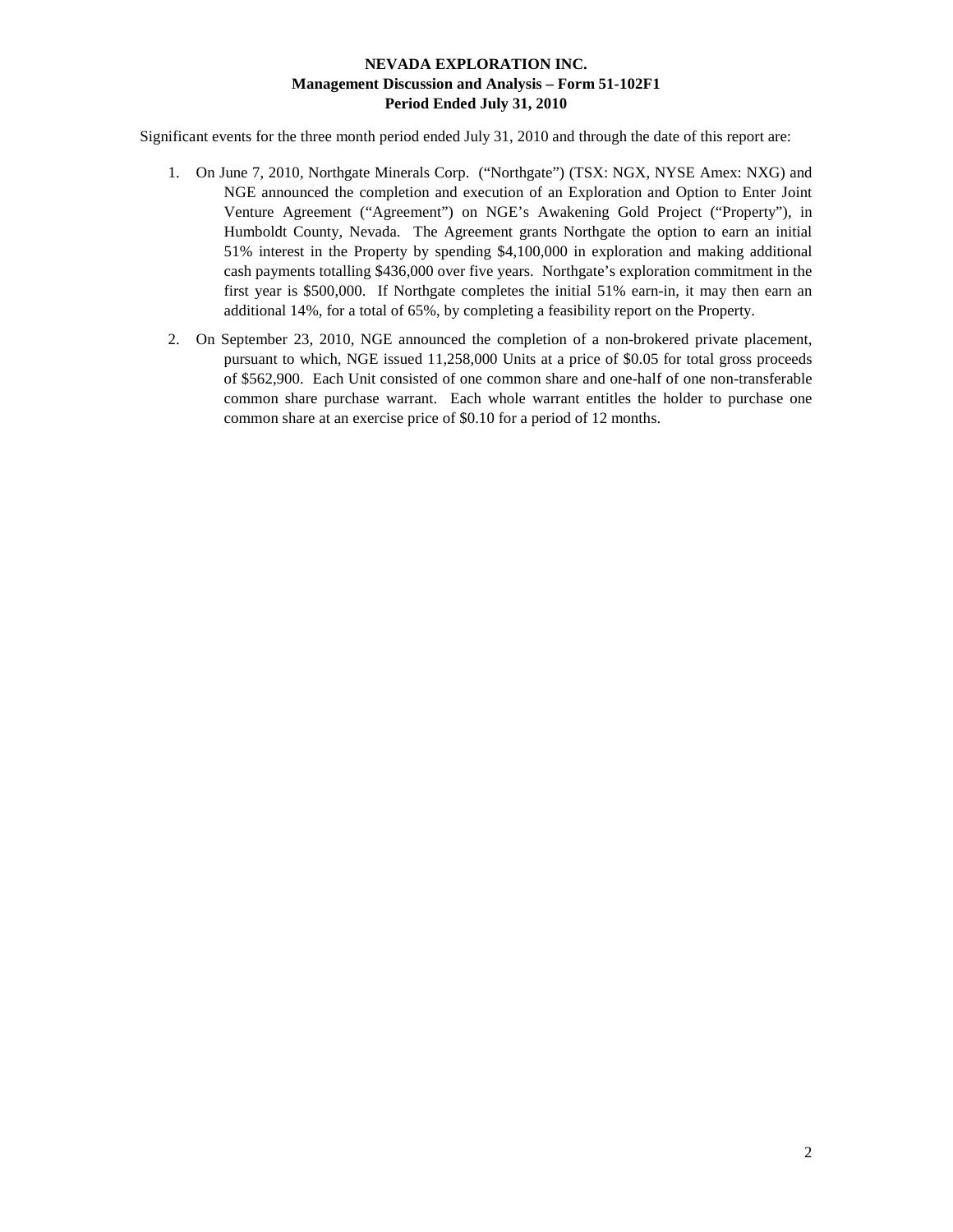### Land Acquisition and Maintenance

The Company carefully evaluated the cost of land acquisition and yearly holding fees to insure that it only holds land with the highest exploration potential. When NGE decides that the results from groundwater sampling, soil geochemistry sampling, seismic surveys, gravity surveys, air magnetic surveys, and drilling indicate that certain lands are no longer prospective, NGE releases these lands. Conversely, when results indicate that certain other lands are worth acquiring, NGE acquires these lands.

As of September 23, 2010, NGE directly holds 1,950 unpatented mining claims and other mineral interests in the following properties through its wholly owned US subsidiary, Pediment Gold LLC:

| <b>Project</b>         | <b>NGE Claims</b> |            | OTHER*                   | <b>Total</b> |
|------------------------|-------------------|------------|--------------------------|--------------|
|                        | <b>Claims</b>     | Area (km2) | Area (km2)               | Area (km2)   |
| Fletcher Junction (FJ) | 117               | 9.6        |                          | 9.6          |
| Hot Pot (HP)           | 6                 | 0.4        | 8.8                      | 9.2          |
| <b>Bull Creek (BU)</b> | 264               | 21.9       | $\overline{\phantom{m}}$ | 21.9         |
| Awakening (AW)         | 432               | 35.9       | 1.2                      | 37.1         |
| Sand Pass (SP)         | 145               | 12.0       | 9.4                      | 21.4         |
| Rye Patch (RP)         | 126               | 10.0       | 0.8                      | 10.8         |
| Jungo $(JU)$           | 156               | 13.0       |                          | 13.0         |
| Kelly Creek (KC)       | 581               | 48.5       | 20.2                     | 68.7         |
| Whiskey Flats (WF)     | 123               | 9.4        |                          | 9.4          |
| <b>TOTAL</b>           | 1,950             | 160.7      | 40.4                     | 201.1        |

\*Leased private lands and claims on BLM land leased from third parties.

On March 1, 2010, the Nevada State Legislature approved an additional fee assessment for mining claims in Nevada. The amount of the fee varies from \$70 to \$195USD per claim. The fee is payable by June 1, 2011. The company is presently reviewing the applicability of the fee with its legal and other advisors to determine the effect of the fee on the Company.

### Exploration Risk Management Strategy

NGE manages exploration risk by focusing exploration resources in specific, planned stages on each property. If the results from one stage are positive, then NGE allocates funds to the next stage. If at any stage, results are negative, NGE drops the property from further consideration. NGE's staged exploration strategy manages risk and assures that properties showing positive results move aggressively through the exploration pipeline. As a result, NGE continually focuses exploration resources on the most prospective targets.

NGE's exploration stages include:

− Groundwater Chemistry: NGE first uses its proprietary hydroprobe sampling technology to collect regularized groundwater samples across areas already shown to be prospective based on samples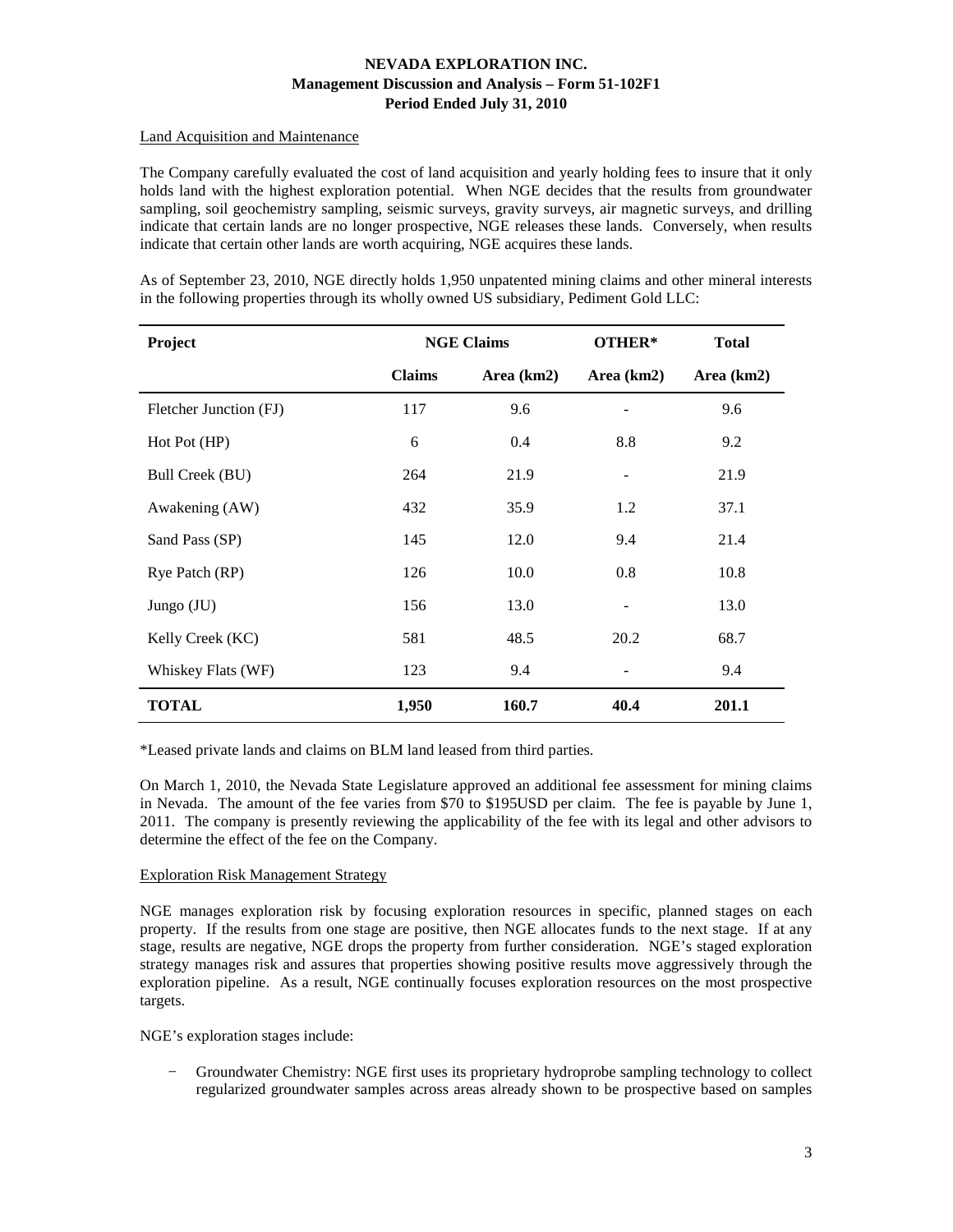collected from existing springs and water wells. NGE uses the regularized groundwater chemistry samples to develop a computerized groundwater chemistry model of each target.

- − Acquisition: NGE acquires the mineral rights covering prospective targets showing large areas of highly anomalous groundwater chemistry. If a target of exploration interest is on BLM land that is open to location (available), NGE locates mineral claims. If a target lies on private land, NGE completes a title review to determine mineral title ownership, and then endeavours to negotiate an agreement with the owner.
- − Soil Geochemistry: NGE completes detailed soil sampling across areas demonstrating prospective groundwater chemistry to detect the possible vertical migration of gold and trace-elements from the underlying bedrock into the soils above. The use of soil geochemistry allows NGE to confirm the presences of anomalous levels of gold and other trace elements in an additional medium.
- Gravity Geophysics: NGE uses detailed gravity geophysics to provide valuable information about the depth to bedrock across a property. Gravity data can suggest areas of strong changes in the relief or composition of the underlying bedrock, which can be indicative of underlying fault zones and alteration that often control the location of gold mineralization.
- Air Magnetics: NGE uses detailed air magnetic geophysics to provide information on the locations and types of rocks, fault zones, and hydrothermal alteration that generally accompany large gold deposits.
- Seismic Geophysics: NGE uses seismic geophysics, where appropriate, to identify deep-seated, steeply-dipping fault zones that can be projected into the near surface environment. Major, highangle structures are important since they provide a potential conduit or 'plumbing' system for potential gold-bearing, hydrothermal fluids to access near-surface areas and deposit gold.
- Drilling: where properties successfully pass through the above exploration stages, NGE uses drilling to test for: (1) shallow bedrock  $\left($  < 1,000ft beneath the surface); (2) structures or faults in bedrock that may source potential mineralization; (3) bedrock that has been altered by hydrothermal fluids; (4) anomalous concentrations of gold and associated trace-elements in bedrock; and (5) sufficiently sized target to reasonably contain an economic resource. NGE evaluates drilling results based on these criteria to determine whether or not to continue to maintain each property and commit further exploration expenditures towards them.

### *Fletcher Junction (FJ)*

The Fletcher Junction Project is located in Mineral County, Nevada, approximately 30km southwest of Hawthorne, Nevada. The Company has a 100% interest in 117 claims (9.6km<sup>2</sup>) at the Fletcher Junction Project, subject to a 1.25% net smelter return royalty ("NSR") to Royal Gold, Inc.

On December 18, 2008, NGE announced the completion of a Phase I RC drill program at Fletcher Junction, and presented the detailed results that demonstrate how NGE used its groundwater chemistry exploration technology to discover a new, gold-bearing hydrothermal system in an otherwise blind, covered bedrock setting. Nine wide-spaced drill holes were completed to target depth, and all nine encountered altered bedrock that contained geochemically anomalous gold and gold-associated trace elements, as well as anomalous gold and trace-element groundwater chemistry. The bedrock, alteration, and the suite of goldassociated trace elements found at Fletcher Junction are similar to those found at the nearby Aurora mining district, noted for historic, high grade underground production.

While significant intervals of potentially ore grade mineralization were not encountered in the Phase I drilling, management believes that the results at Fletcher Junction are substantive in that they demonstrate how NGE has used its unique and proprietary groundwater exploration technique to discover a new goldbearing, hydrothermal system in a covered bedrock setting. The results to date at Fletcher Junction add value to NGE's other projects that were all identified using the same groundwater chemistry exploration technology, and they establish NGE as a source of quality exploration projects for potential Joint Venture partners.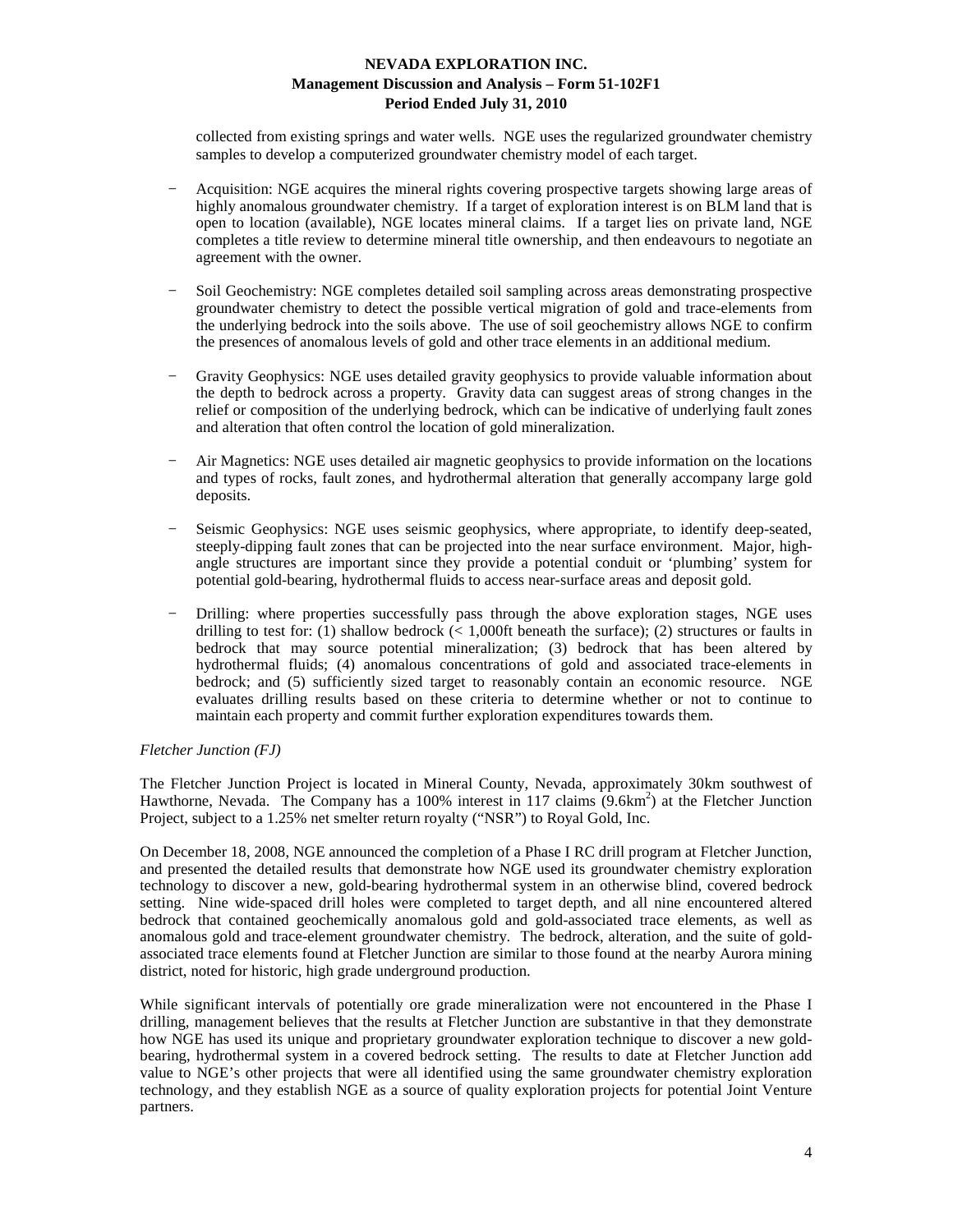NGE believes the first phase drill results at Fletcher Junction justify a much larger, Phase II drill program specifically designed to test the vertical fault zones believed to contain ore-grade gold mineralization that source the anomalous gold in groundwater, alluvium, quartz-boulders and bedrock at Fletcher Junction. In preparation for Phase II drilling, NGE is working with the US Forest Service on a new Plan of Operations. During the 2009 and early 2010, NGE's biological and archaeological consultants completed the required surveys and have submitted their reports to the US Forest Service. NGE is now awaiting the US Forest Service's comments on the Plan of Operations.

On March 31, 2010 NGE completed a 253 page technical report that summarized all work completed on the property and began discussions with potential JV partners.

#### *Hot Pot (HP)*

In 2004, NGE's regional reconnaissance groundwater sampling program identified an area of anomalous groundwater chemistry near Hot Pot in Humboldt County, Nevada, approximately 30km northwest of Battle Mountain, Nevada. Regional gravity data suggested that the Hot Pot area is underlain by a bedrock high was covered by a thin layer of sand & gravel.

On September 16, 2004, the Company entered into a 10 year Mining Lease Agreement on  $8.8 \text{km}^2$  at Hot Pot Project, subject to a 3% NSR to the land owner. The Company also controls 6 claims at Hot Pot (50 hectares). The lands within the Mining Lease Agreement and the 6 claims are subject to a 1.25% NSR to Royal Gold, Inc.

In 2005, nine RC drill holes were completed at Hot Pot to depths ranging from 92m (300ft) to 190m (620ft) for a total of 1,195m (3,900ft). The widely-spaced, shallow holes confirmed bedrock to range in depth from 33m (110ft) to 112m (370ft). The bedrock was hydrothermally altered and contained anomalous gold and trace elements similar to that associated with the Lone Tree gold mine. The drilling also confirmed and enlarged the area of anomalous groundwater chemistry.

In 2007, NGE used its Hydroprobe equipment to complete a detailed groundwater chemistry survey at Hot Pot on a 400m (1/4 mi) grid. The resulting groundwater chemistry model showed highly anomalous gold and trace elements chemistry and further expanded the area of exploration interest. Additionally, in 2007, NGE completed two seismic geophysical lines, which identified several deep, north-trending, steeplydipping fault zones.

In 2008, NGE completed a detailed gravity geophysical survey, which successfully mapped the relative depth to the underlying bedrock by measuring the density contrast between 200m sampling points. The gravity survey delineated sharp changes in the slope of the bedrock that coincided with the fault zones identified by seismic geophysics.

In 2008, NGE completed 10 vertical, RC drill holes to test small segments of the steeply-dipping fault zones identified by the 2007 seismic and gravity geophysics. Three vertical holes were spaced 100m (330ft) apart on each of three lines. The holes ranged in depth from 50m (165ft) to 175m (575ft) for a total of 1,085m (3,565ft). The shallow drill holes encountered hydrothermally altered bedrock containing anomalous gold and trace elements. Deeper, angle drill holes designed to cross cut the areas where the steeply-dipping fault zones had been projected were planned, but the drilling contractor was unable to complete the program.

Also in 2008, an energy company, with business interests separate from NGE, started a deep test drill hole on the Hot Pot property. In exchange for NGE's seismic data, NGE was granted access to drill cuttings from the 1,372m (4,500ft) drill hole. Significantly, the deep drill hole encountered hydrothermally-altered, Paleozic Rocks underlying the Hot Pot Project. Hydrothermal alteration includes carbon re-mobilization, local bleaching, clay, de-calcification and secondary pyrite.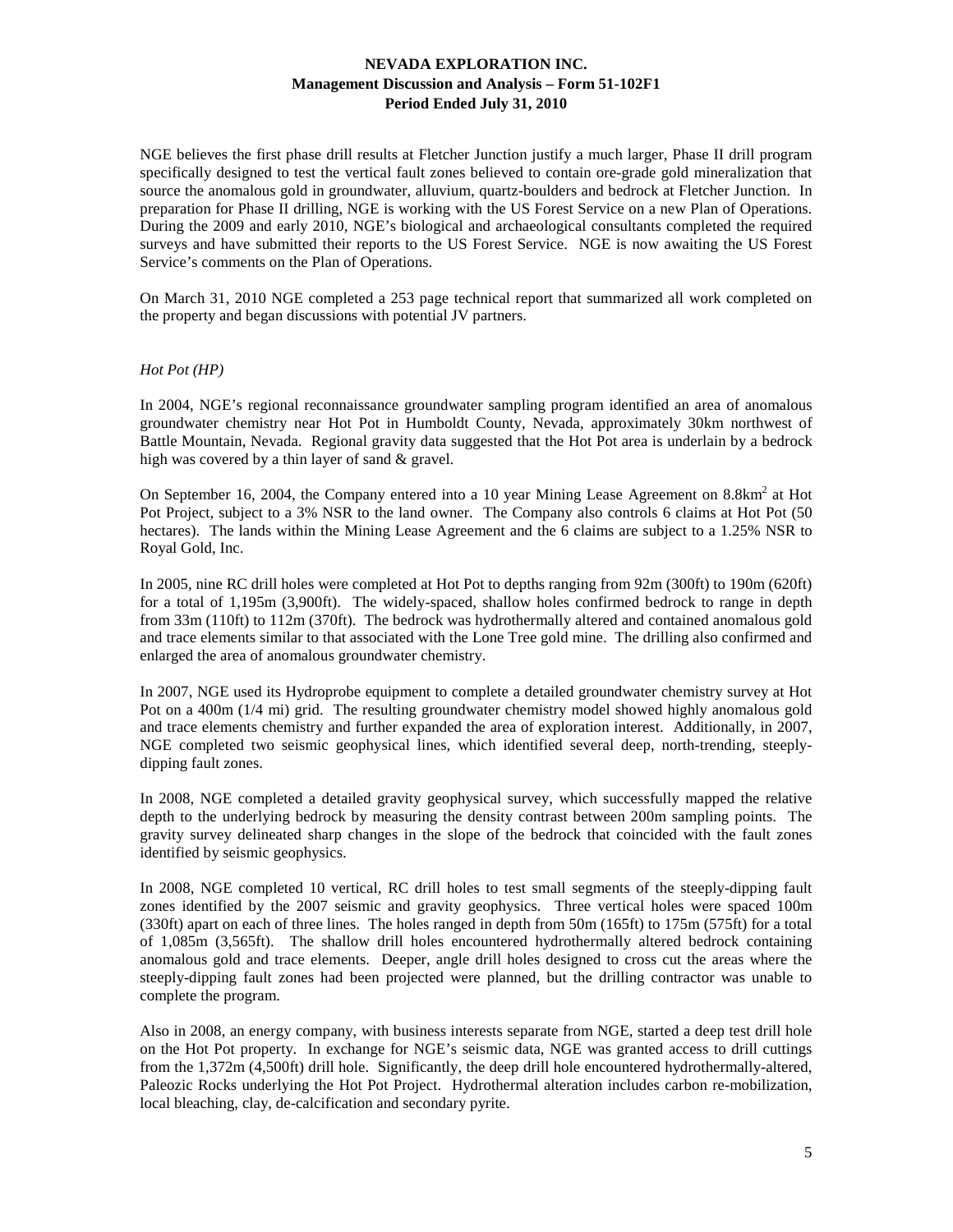Although potentially economic quantities of gold mineralization have not yet been encountered at Hot Pot, drilling to date has been wide-spaced and could have easily missed the type of high-angle fault zones that control significant known gold mineralization elsewhere in the region. The widely-distributed, highly anomalous gold in groundwater together with the large area of hydrothermally-altered and geochemically anomalous bedrock strongly suggests that higher values for gold in bedrock than have been discovered to date may still be located nearby. The next step is more closely-spaced, shallow, vertical drill holes and/or deeper, angle holes targeted to intersect steeply-dipping, potentially ore-bearing fault zones and favourable bedrock units.

On June 4, 2009, the Company entered into an Exploration Agreement with International Enexco Ltd. ("Enexco") whereby Enexco can earn a 51% interest in the Hot Pot Property by drilling 6,000 meters (19,600ft) over three years, with the option to earn an additional 19%, for 70% total, by drilling another 3,000 meters (9,800ft) during the fourth year. On July 2, 2009, NGE announced that Enexco had begun drilling at Hot Pot.

On January 25, 2010, Enexco reported on its 2009 Hot Pot drilling program. In the news release, Enexco reported that they completed 3,462 metres of core drilling in 11 drill holes to develop stratigraphic information and to test for mineralized structures beneath the alluvial cover. The drilling successfully encountered weak but widespread anomalous gold values in all 11 holes across the 8.8-square-kilometre property. Enexco also reported that they engaged Doug McGibbon, an economic geologist with over 25 years of exploration experience in the Battle Mountain area and responsible for major discoveries at the Marigold and Pinson mines, to review the drilling results and the exploration data, and to put the Hot Pot property into regional context:

"Mr. McGibbon's study has confirmed that the hydrothermally altered and mineralized lithologies at Hot Pot are similar if not stratigraphically equivalent to those hosting orebodies at the Marigold mine. Although gold values only ranged up to 66 parts per billion, the mineralized zones encountered were up to 149 metres in length beneath overburden cover that was between 40 to 152 metres in all but two of the holes, with the spacing between holes still leaving sufficient room to host a significant gold deposit. Drilling also identified zones of oxidation to depths of 300 metres, significant intervals of brecciated material indicative of several major fault zones and an apparent horst block with similarities to the geologic setting at the Lone Tree mine. Structural analysis is currently under way, and additional geochemical and geophysical work are being considered to focus further drilling."

### *Bull Creek (BU)*

The Bull Creek Project is located in Humboldt County, Nevada, approximately 60km west-northwest of Winnemucca, Nevada. The Company has a 100% interest in 264 claims (21.9km<sup>2</sup>) at Bull Creek.

In 2008, NGE completed a detailed groundwater survey at Bull Creek to delineate the project's anomalous groundwater chemistry, and then completed a detailed soil sampling program to both verify and model the surface geochemistry above the prospective groundwater chemistry target. Later in 2008, to further develop the project's exploration model, NGE completed detailed gravity and airborne magnetic geophysical surveys to better understand the different rock types and possible fault zones concealed beneath the large expanse of sand and gravel covering the target. Also in 2008, as a final input to the Bull Creek exploration model, NGE completed seismic geophysics to test for deep-seated fault zones. NGE combined these data sets to develop the conceptual targets for Phase I drill testing.

In 2008, NGE completed a Phase I drilling program at Bull Creek specifically to test the concept that an undiscovered, potentially gold-bearing hydrothermal system is responsible for the anomalous gold and trace-elements discovered in the groundwater. NGE completed 18 RC drill holes at Bull Creek. The holes were spaced  $0.4 \text{km}$  ( $0.25 \text{mi}$ ) to  $1.6 \text{km}$  ( $1.0 \text{mi}$ ) apart across the  $41 \text{km}^2$  property, and the holes ranged in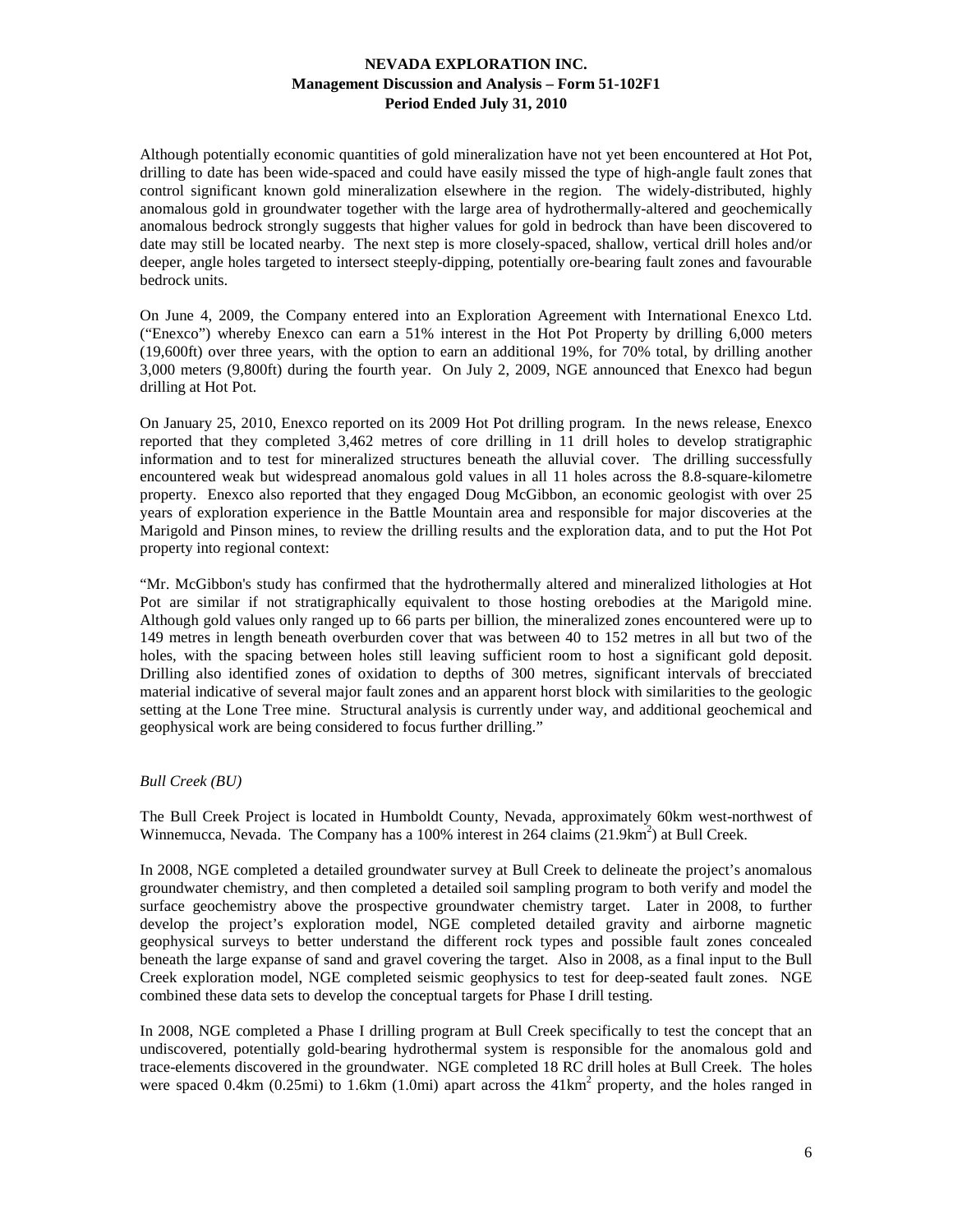depth from 100m (300ft) to 300m (1,000ft). The drilling defined shallow bedrock along the eastern margin of the property, ranging in depth from 15m (50ft) to 100m (300ft).

On February 23, 2009, NGE announced completion of data reduction for its Phase I drill program at Bull Creek. The results showed several >200m (>650ft) intervals of hydrothermally altered and geochemically anomalous volcanic rock. The increase in alteration intensity and trace-elements geochemistry seen in the wide-spaced drill holes moving from west to east across the eastern half of the property suggests NGE has discovered the edge of a significant new hydrothermal system of exploration significance. NGE believes additional drilling is warranted farther to the east, and this conclusion is also supported by the structural interpretation of the gravity and air magnetic geophysics. In 2009, NGE increased its claim position towards the east to cover the developing target.

The initial identification of anomalous groundwater chemistry at Bull Creek has resulted in a successful Concept Test: the discovery of a large area of hydrothermally-altered, shallow bedrock containing geochemically anomalous gold and gold-associated trace elements. These features of exploration significance are similar to those found at the nearby Sleeper Mine, which produced 1.7M ozs of gold and 1.9M ozs of silver from 1986 to 1996. These results further demonstrate how groundwater chemistry can efficiently and effectively reduce large, sand and gravel covered valley basins to discrete, highly prospective exploration targets deserving of more focused and intense exploration expenditures.

On June 30, 2010 NGE completed a 438 page technical report summarizing all work completed on the property. NGE believes that additional drilling is warranted at Bull Creek and has begun discussions with potential JV partners.

#### *Awakening (AW)*

The Awakening Project is located in Humboldt County, Nevada, approximately 50km north-northwest of Winnemucca, Nevada, and directly north of the Sleeper Gold Mine. The Company has a 100% interest in 432 claims (35.9km<sup>2</sup>) at Awakening. On July 1, 2008, the Company entered into a Mining Lease agreement with DIR Exploration Inc. on 15 claims  $(1.2 \text{km}^2)$  that are subject to a 3% NSR.

The Awakening gold property is largely covered by syn- to post-mineral volcanic units and post-mineral alluvium and as a result, has seen little historic exploration activity. Projections of favourable lithology, structure, and alteration at regional, district and property scales suggest that potentially important goldsilver mineralization may be located within economic depths beneath the cover at Awakening.

In 2007 and 2008, NGE completed a detailed groundwater chemistry sampling program at Awakening. The groundwater samples contained high levels of gold and other trace elements in concentrations similar to those found at the adjacent Sleeper mine. During April and June, 2008, the Company's field crews completed soil sampling programs across the property and successfully confirmed the presence of anomalous gold and gold-related trace elements.

Also in 2008, NGE acquired approximately  $85 \text{km}^2$  (33mi<sup>2</sup>) of high quality gravity geophysics data and approximately 173  $\text{km}^2$  (67 m<sup>2</sup>) of air magnetic data. The gravity geophysical survey was collected to delineate depth to metasedimentary and granitic bedrock, potential thickness of preserved rhyolitic volcanic rocks, and the location and orientation of prominent lithologic offsets that might be indicative of major fault zones. The detailed air magnetic survey was completed to be used in conjunction with the gravity data to define magnetically anomalous volcanic lithologies and zones of hydrothermal and/or structural magnetite destruction that might be indicative of major fault zones and possible hydrothermal alteration.

The results of the geochemistry and geophysical programs combined to improve NGE's exploration model and demonstrated that Awakening is a compelling target. In 2008, NGE commenced a Phase I RC drilling program at the Awakening property but drilling was suspended due to drilling difficulties.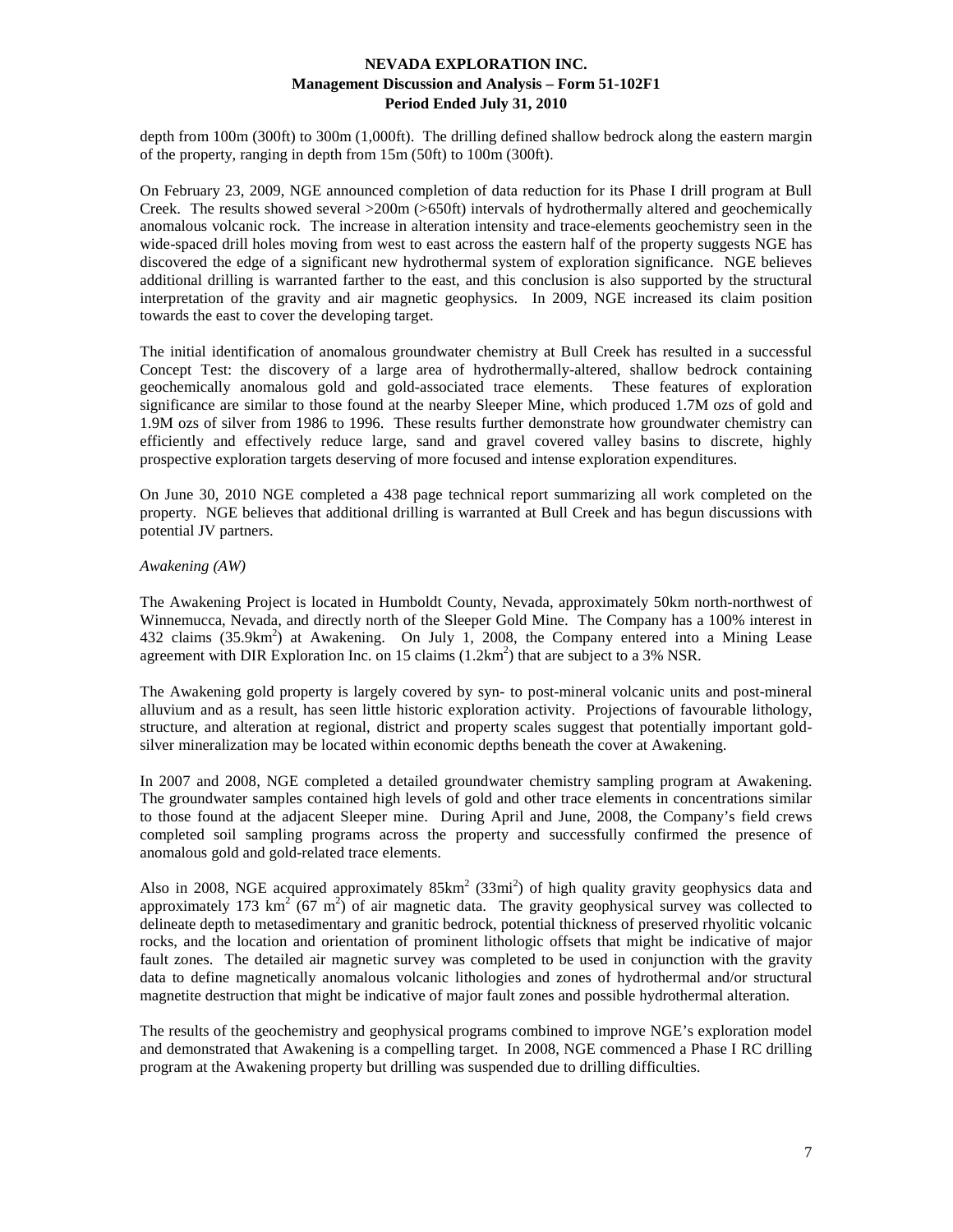During 2009, NGE completed detailed geologic mapping at a scale of 1:10,000 in the northern-most Slumbering Hills along the eastern edge of Awakening.

In March, 2010, the Company completed a 258 page technical report summarizing all work completed on the property and began discussions with potential JV partners.

On June 7, 2010, Northgate Minerals Corp. ("Northgate") (TSX: NGX, NYSE Amex: NXG) and NGE announced the completion and execution of an Exploration and Option to Enter Joint Venture Agreement ("Agreement") on NGE's Awakening Gold Project ("Property"), in Humboldt County, Nevada. The Agreement grants Northgate the option to earn an initial 51% interest in the Property by spending \$4,100,000 in exploration and making additional cash payments totaling \$436,000 over five years. Northgate's exploration commitment in the first year is \$500,000. If Northgate completes the initial 51% earn-in, it may then earn an additional 14%, for a total of 65%, by completing a feasibility report on the Property.

### *Sand Pass (SP)*

The Sand Pass Project is located in Humboldt County, Nevada, approximately 10km north of Winnemucca, Nevada. The Company has a 100% interest in 145 claims (12.0km<sup>2</sup>) at Sand Pass, and on July 10, 2008, the Company entered into a Mining Lease agreement for another  $9.4 \text{km}^2$  with multiple parties, subject to a 2% NSR payable to the private landholders.

Similar to NGE's other properties, Sand Pass is covered by syn- to post-mineral volcanic units and postmineral alluvium, and as a result, the area has seen very limited historic exploration activity. Based on the projections of favourable lithology, structure and alteration present at the regional, district and property scales, NGE believes the project has the potential to contain gold-silver mineralization within economic depths beneath the cover.

During 2007 and 2008, NGE completed both groundwater and soil geochemistry sampling programs across Sand Pass and identified geochemical indications of potential gold mineralization. Following up on the successful geochemistry programs, in 2008, NGE completed detailed, district-scale gravity and air magnetic geophysical surveys also with positive results. NGE is now preparing a detailed technical report summarizing all work completed on the property. NGE will begin discussions with potential JV partners upon the completion of the technical report.

### *Winnemucca Mountain (WM)*

The Winnemucca Mountain Project is located in Humboldt County, Nevada, approximately 5 km west of Winnemucca, Nevada. While the results to date at the Project have been encouraging, the Company has decided to focus its resources on its other projects. Subsequent to July 31, 2010, the Company abandoned its Winnemucca Mountain Project claims, resulting in a charge to operations of \$140,546 during the three months ended July 31, 2010.

### *Rye Patch (RP)*

The Rye Patch Project is located in Pershing County, Nevada, approximately 30km northeast of Lovelock, Nevada. The Company has a 100% interest in 126 claims (10.0km<sup>2</sup>) at Rye Patch. On May 22, 2008, the Company entered into a Mining Lease Agreement on another 65 hectares with a private party, subject to a 2.0% NSR; and on July 21, 2008, the Company entered into a Mining Lease Agreement on an additional 16 hectares from another private party, also subject to a 2.0% NSR payable to a private landholder.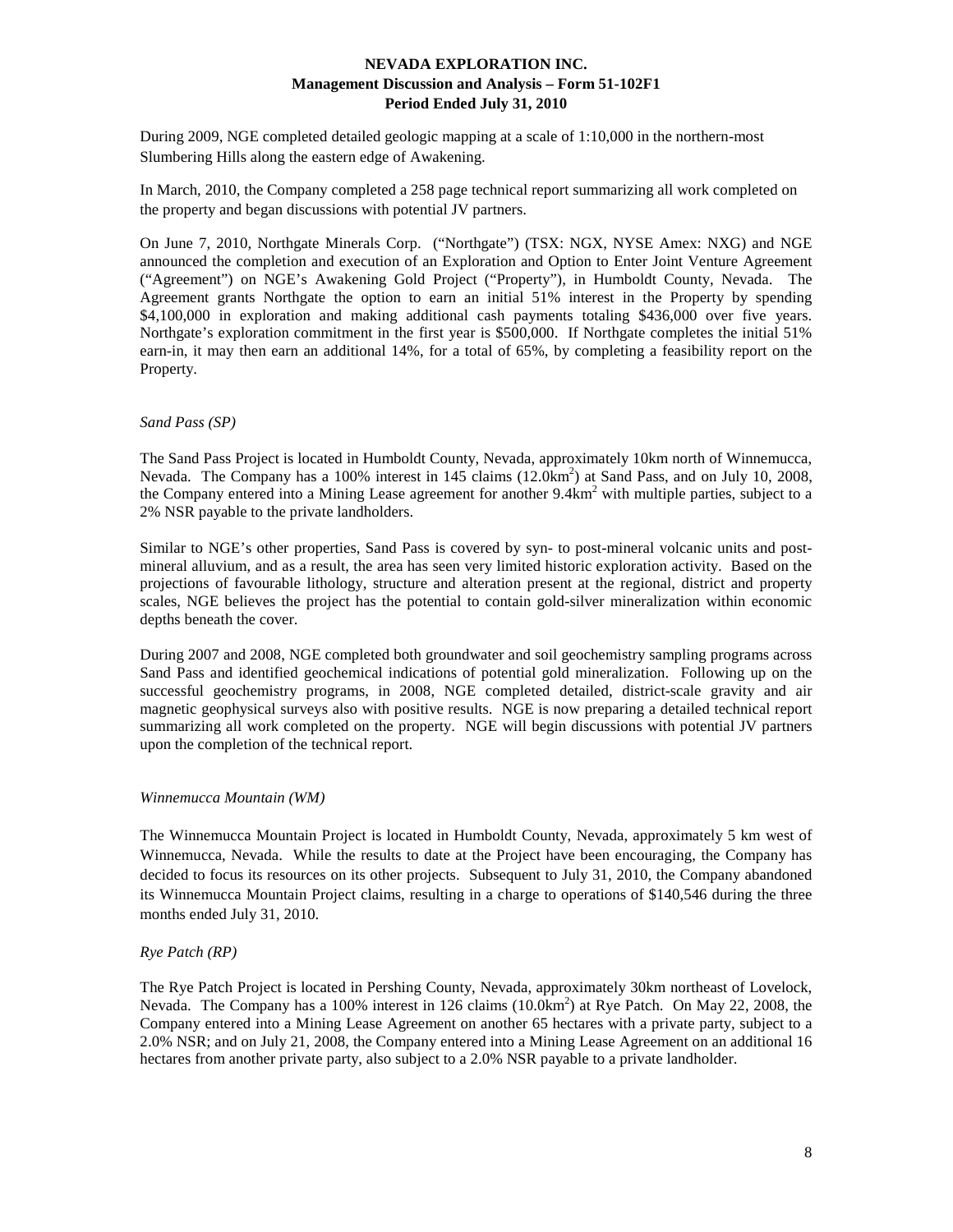While the Rye Patch gold property is along the same West Humbolt Range structural trend responsible for both past and present producing gold mines, NGE's property has seen no historic exploration activity because it is largely covered by syn- to post-mineral volcanic units and post-mineral alluvium. NGE's projections of favorable lithology, structure and alteration at the regional, district and property scales suggest that potentially important gold-silver mineralization may be located within economic depths beneath the cover at Rye Patch.

In 2007, NGE collected and analyzed groundwater samples across the project area and identified geochemical patterns that provided direct indications of potential, covered gold mineralization. In 2008, NGE collected soil samples that confirmed the presence of anomalous concentrations of gold and goldrelated trace elements in soils. In 2008, NGE completed a detailed, district-scale air magnetic geophysical survey, and in 2010, NGE completed a detailed gravity survey as well. NGE has systematically advanced the Rye Patch target through its staged exploration program and the combined datasets have delineated several compelling drill targets. NGE is presently preparing a detailed technical report summarizing all work completed on the property. NGE will begin discussions with potential JV partners upon the completion of the technical report.

### *Jungo (JU)*

The Jungo Project is located in both Humboldt and Pershing Counties, Nevada, approximately 60km west of Winnemucca, Nevada. The Company has a 100% interest in 156 claims (13.0km<sup>2</sup>) at Jungo. The Jungo property is largely covered by syn- to post-mineral volcanic units and post-mineral alluvium and has seen no historic exploration activity. NGE identified the Jungo target as part of its ongoing reconnaissance groundwater sampling program. NGE has completed additional groundwater sampling and examined the regional, district, and property scale lithology, structure and alteration, and NGE believes the results suggest favorable geology beneath the property and the potential for mineralization within economic depths.

In 2008, NGE completed detailed, district-scale gravity and air magnetic geophysical surveys. NGE mapped the geology of bedrock exposures along the range front in May, 2010, and is now completing a detailed technical report summarizing all work completed to date. NGE will begin discussions with potential JV partners upon the completion of the technical report.

#### *Dunphy (DU)*

The Dunphy Project is located in Eureka County, Nevada, approximately 40 km east of Battle Mountain, Nevada. While the results to date at the Project have been encouraging, the Company has decided to focus its resources on its other projects. Subsequent to July 31, 2010, the Company abandoned its Dunphy Project claims, resulting in a charge to operations of \$96,839 during the three months ended July 31, 2010.

#### Kelly Creek (KC)

The Kelly Creek Project is located in Humboldt County, Nevada, approximately 40km north-northwest of Battle Mountain, Nevada. The Company has a 100% interest in all 581 claims (48.5km<sup>2</sup>) at Kelly Creek. On October 13, 2009, the Company entered into a Mining Lease and Option to Purchase Agreement with Genesis Gold Corporation ("Genesis") to acquire a 100% interest of Genesis's Hot Pot Claims, which consist of 254 unpatented mineral claims  $(20.0 \text{km}^2)$ . Under the Agreement, the Company is the Operator and has the option to purchase 100% of the Genesis claims for USD\$1,500,000, subject to a 1.5% Net Smelter Return Royalty ("Royalty"). The Company also has the option to purchase one half of the royalty (0.75%) for USD\$750,000.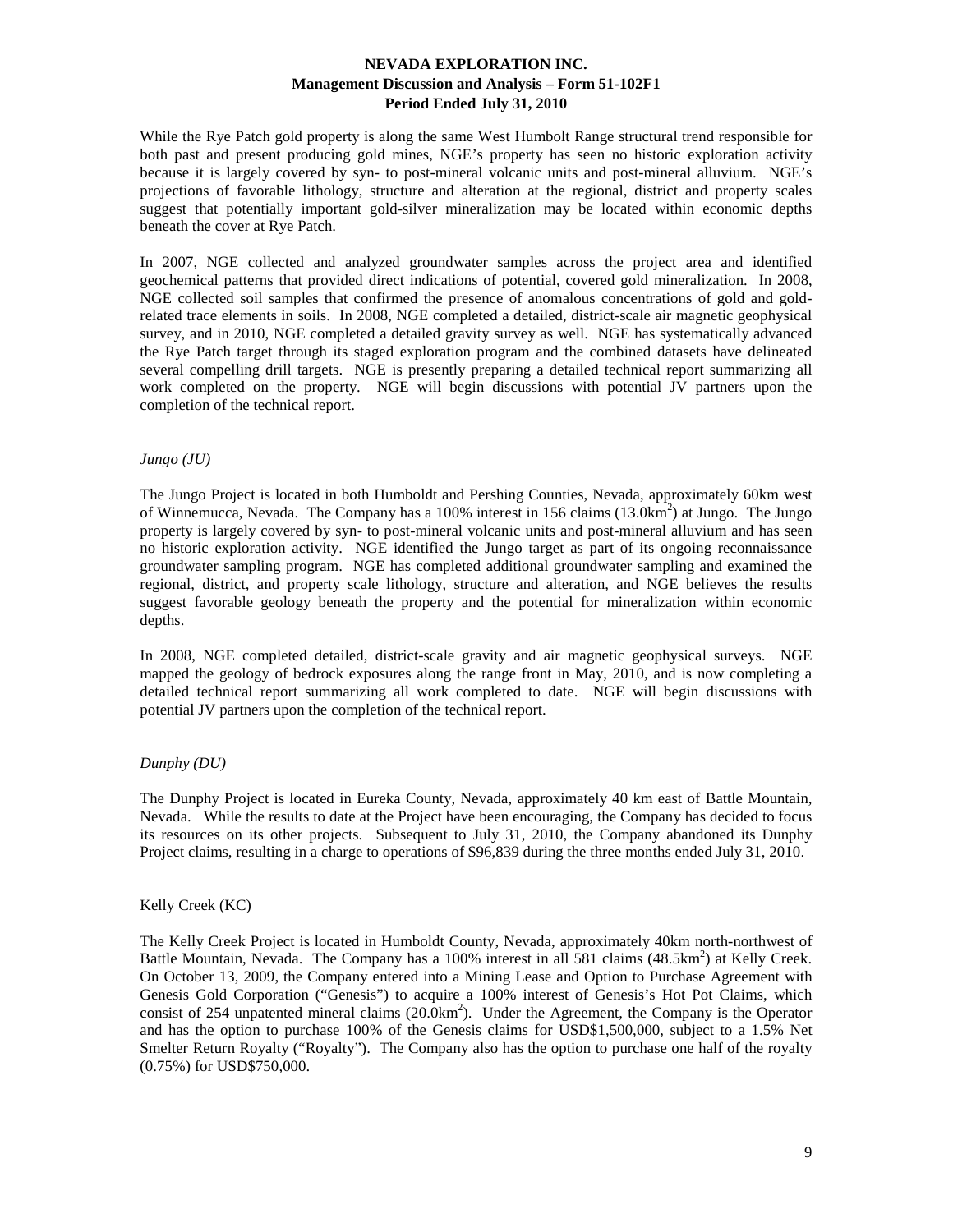The Kelly Creek project area is located in the prolific Kelly Creek Basin, between multi-million ounce gold deposits on the north (Twin Creeks, Getchell, Turquoise Ridge and Pinson) and south (Lone Tree, Marigold, Converse, Trenton Canyon and Copper Canyon). With the addition of Genesis's Hot Pot claims, NGE is now one of the largest property holders in the Kelly Creek Basin, along with Newmont Mining Corporation, which controls the majority of the alternating sections. However, despite its close proximity to world class gold deposits, the Kelly Creek project area has seen very limited historic exploration activity because the Basin's bedrock is largely covered by syn- to post-mineral volcanic units and post-mineral alluvium.

During 2007 and 2008, NGE completed a large scale reconnaissance groundwater sampling program across the Kelly Creek Basin and successfully delineated a significant area of geochemical anomalous groundwater chemistry similar to that surrounding the adjacent gold mines. A detailed district-scale gravity geophysical survey was completed in 2010 with positive results confirming the presence of shallow bedrock over the large area.

NGE believes the groundwater chemistry and gravity geophysics collected to date, as well as the favorable regional, district and property scale lithology, structure and alteration, indicate a strong potential for covered gold mineralization beneath the Kelly Creek project area. NGE expects the next phases of work at Kelly Creek to include detailed air magnetic geophysics, additional groundwater sampling, and seismic geophysics.

### *Whiskey Flats (WF)*

The Whiskey Flats Project is located in Mineral County, Nevada, approximately 20km south of Hawthorne, Nevada. The Company has a 100% interest in 123 claims (9.4km<sup>2</sup>) at Whiskey Flats.

The Whiskey Flat property is largely covered by syn- to post-mineral volcanic units and post-mineral alluvium and has seen no historic exploration activity. Projections of favorable lithology, structure and alteration at regional, district and property scales suggest that potentially important gold-silver mineralization may be located within economic depths beneath the cover. In 2008, NGE completed a preliminary groundwater sampling program across the property and the results show anomalous concentrations of gold and other trace elements, which NGE considers to be a good indication of potential covered gold mineralization. In 2009, NGE completed a detailed, district-scale air magnetic geophysical survey. NGE expects the next phases of work at Whiskey Flats to include gravity geophysics and geologic mapping along the adjacent exposed bedrock.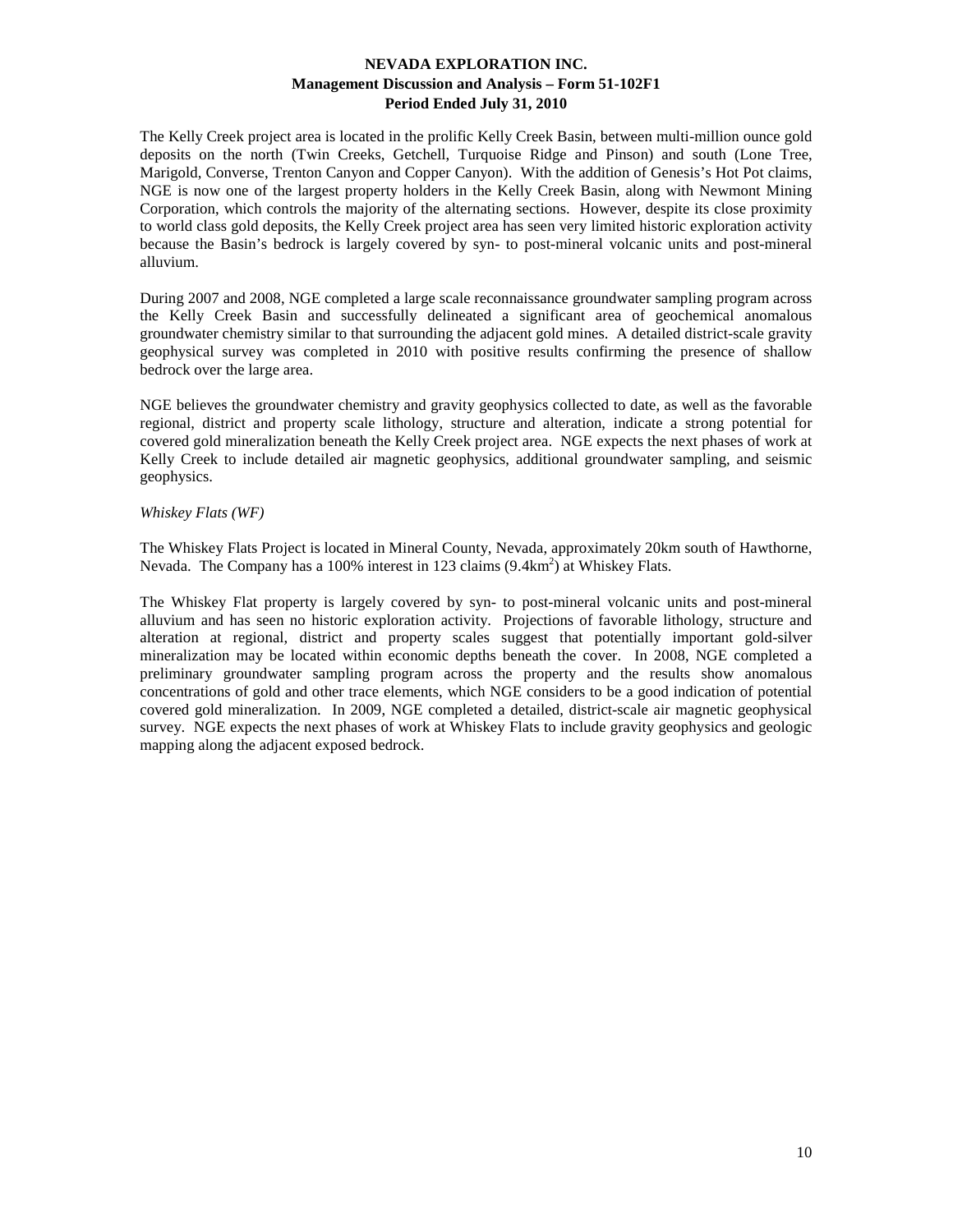# *Summary of Project Work Completed to Date*

To date, NGE has completed: detailed groundwater chemistry sampling on all nine (9) properties; detailed soil chemistry on five (5) properties; detailed air magnetic geophysics on six (6) properties; detailed gravity geophysics on seven (7) properties; and Phase I drilling on three (3) properties. The Company's management believes the results to date at each of the properties are encouraging and justify additional exploration expenditures. The table below summarizes the completion dates for the referenced work.

| <b>PROPERTY</b>          | Water            | <b>Soil</b>      | Air              | Gravity | <b>Phase I</b>  |
|--------------------------|------------------|------------------|------------------|---------|-----------------|
|                          | <b>Chemistry</b> | <b>Chemistry</b> | <b>Magnetics</b> |         | <b>Drilling</b> |
| <b>Fletcher Junction</b> | 2005             |                  |                  |         | 2008            |
| Hot Pot                  | 2007             | 2007             |                  | 2008    | 2008            |
| <b>Bull Creek</b>        | 2008             | 2008             | 2008             | 2008    | 2008            |
| Awakening                | 2008             | 2008             | 2008             | 2008    |                 |
| Sand Pass                | 2007             | 2008             | 2008             | 2008    |                 |
| <b>Rye Patch</b>         | 2007             | 2008             | 2008             | 2010    |                 |
| Jungo                    | 2008             |                  | 2008             | 2008    |                 |
| <b>Kelly Creek</b>       | 2007             |                  |                  | 2010    |                 |
| <b>Whiskey Flats</b>     | 2008             |                  | 2009             |         |                 |
| <b>TOTAL</b>             | 9                | 5                | 6                | 7       | 3               |

For a summary of NGE's property expenditures to date, please refer to Note 4 in the associated financial statements.

### Summary of Quarterly Results

The following table sets out selected unaudited financial information, presented in Canadian dollars and prepared in accordance with generally accepted accounting principles in Canada, for each of the last eight quarters. The information contained herein is drawn from interim financial statements of the Company for each of the aforementioned eight quarters.

|                              | 2010        | 2010       | 2010              | 2009       |
|------------------------------|-------------|------------|-------------------|------------|
| <b>Quarter Ending</b>        | July 31     | April 30   | <b>January 31</b> | October 31 |
| Revenue                      | 45.178<br>S | 3.177<br>S | 121<br>\$         | S<br>5,370 |
| Working Capital (Deficiency) | 38,806      | 59.704     | 275,053           | 176,375    |
| <b>Expenses</b>              | 205,438     | 445.987    | 440,931           | 510,042    |
| Net Loss                     | (383,391)   | (410, 375) | (440, 810)        | (504, 178) |
| Net Loss (per Share)         | (0.00)      | (0.01)     | (0.01)            | (0.01)     |

|                        | 2009        | 2009        | 2009              | 2009        |
|------------------------|-------------|-------------|-------------------|-------------|
| <b>Quarter Ending</b>  | July 31     | April 30    | <b>January 31</b> | October 31  |
| Revenue                | 2.470<br>\$ | 15.255<br>S | S                 | 23,036<br>S |
| <b>Working Capital</b> | (147, 413)  | 75,864      | 307,729           | 400,536     |
| Expenses               | 308.983     | 125,060     | 465.495           | 855,707     |
| Net Loss               | (319, 428)  | (109, 805)  | (465, 495)        | (832,671)   |
| Net Loss (per Share)   | (0.01)      | (0.03)      | (0.008)           | (0.01)      |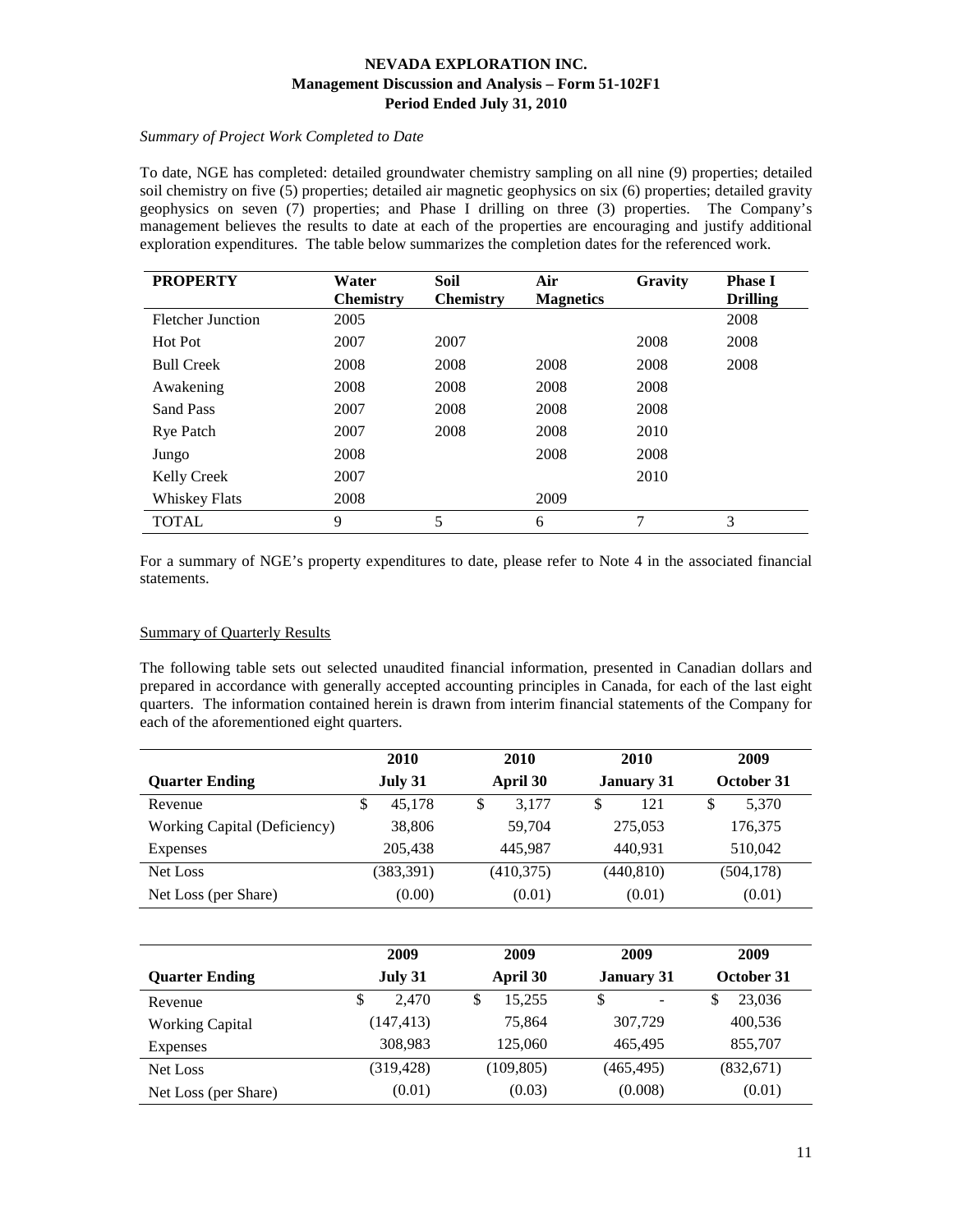#### Results of Operations

#### *Revenue*

NGE did not generate any significant revenue in the three month period ending July 31, 2010. The Company continues to expend its resources searching for and advancing properties that may contain economic resources that would allow the Company to option or sell its interests, or to setup profitable mining operations.

#### *Operating Expenses*

During the three month period ending July 31, 2010, NGE's expenses were \$205,438, compared to \$308,983 for the three month period ending July 31, 2009. The decrease was due to decreased stock-based compensation expense.

Office expenses during the three month period ending July 31, 2010, were \$13,267, compared to \$13,891 for the three month period ending July 31, 2009.

Professional fees, consulting, and investor relations costs during the three month period ending July 31, 2010, were \$32,161, compared to \$28,975 for the three month period ending July 31, 2009.

Rent costs for the year ended April 30, 2010, were \$18,666, compared to \$35,790 for the three month period ending July 31, 2009. The decrease was due to the Company subletting a portion of its Nevada offices.

Salaries and related expenses during the three month period ending July 31, 2010 were \$98,123, compared to \$104,707 for the year ended July 31, 2009.

The total stock-based compensation expense for three month period ending July 31, 2010, was \$18,354, compared to \$69,230 for the year ended July 31, 2009. Stock-based compensation expense during the three month period ending July 31, 2010 relates to:

i. the fair value of options, granted in prior years, that vested during the three month period ended July 31, 2010.

Travel costs for the three month period ending July 31, 2010, were \$348 compared to \$700 for the three month period ending July 31, 2009.

#### Assets & Liabilities

The Company's long term debt as at July 31, 2010, is \$54,060 compared to \$59,583 at April 30, 2010. The long term debt consists of loans for one vehicle and one backhoe. During the year ended April 30, 2010, NGE sold four vehicles and some drilling equipment.

Deposits for land reclamation also add to the Company's asset base. Deposits as at July 31, 2010, are \$92,444. These deposits (bonds) are required by the U.S Bureau of Land Management (BLM) and US Forest Service (USFS) to ensure that reclamation and clean-up work on NGE's properties will be completed to the satisfaction of the BLM and the USFS. NGE has completed all required BLM reclamation work to date, including dirt-work and seeding, and has to wait for vegetation to regrow before 100% of the bonds will be released. Several roads remain un-reclaimed on USFS lands at NGE's Fletcher Junction property, while all other reclamation has been completed.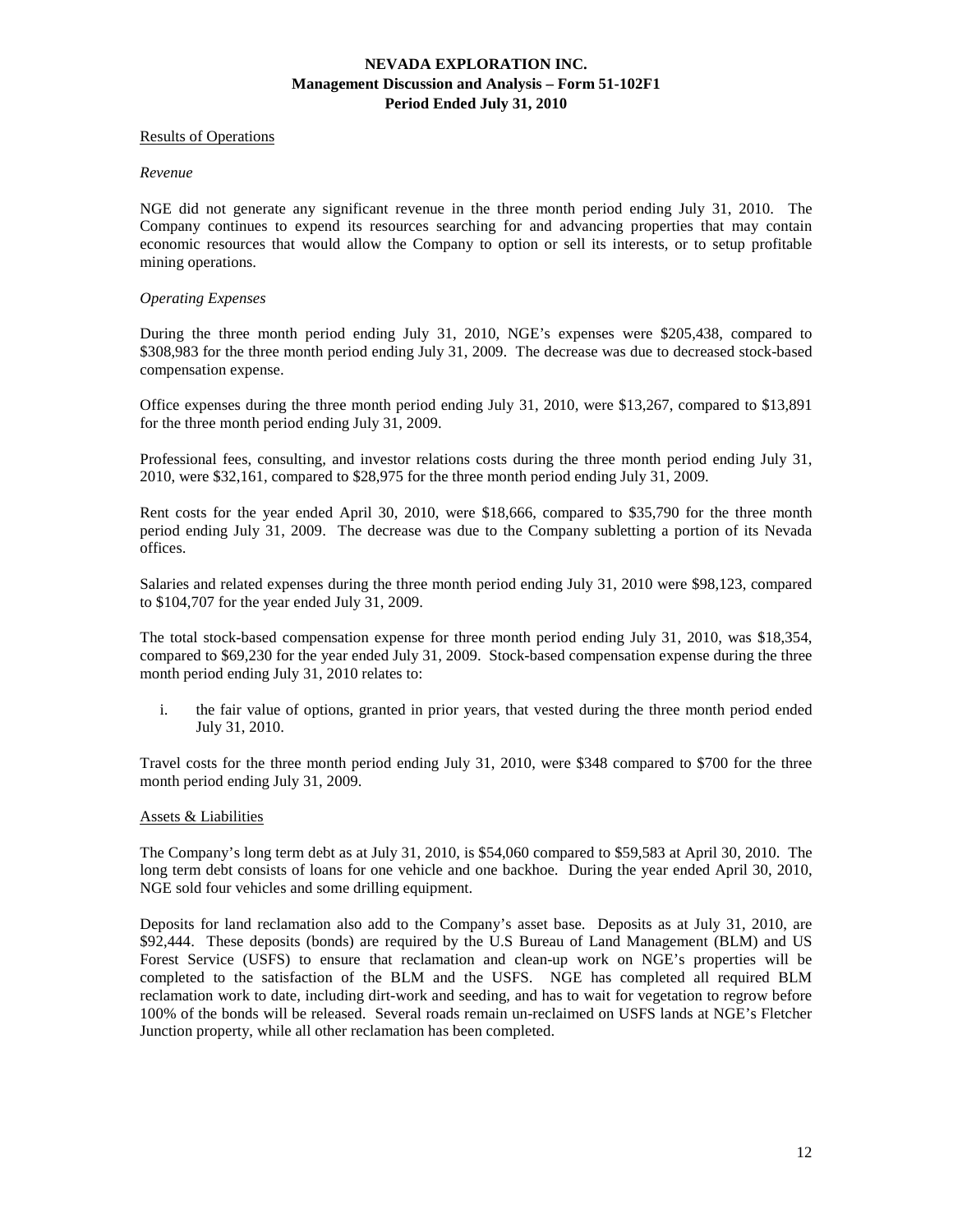### Liquidity and Capital Resources

The Company has financed its operations primarily through the issuance of common shares. The Company continues to seek capital through various means including the issuance of equity and/or debt.

The financial statements have been prepared on a going concern basis which assumes that the Company will be able to realize its assets and discharge its liabilities in the normal course of business for the foreseeable future. The continuing operations of the Company are dependent upon its ability to continue to raise adequate financing.

|                 | <b>July 31,</b><br>2010 | April 30,<br>2010 |  |
|-----------------|-------------------------|-------------------|--|
| Working capital | 38,806                  | 59.704            |  |
| Deficit         | (8,733,163)             | (8,591,157)       |  |

Net cash used in operating activities for the three month period ending July 31, 2010 was \$70,896 compared to net cash used of \$143,953 during the three month period ending July 31, 2009 and consists primarily of the operating loss and changes in non-cash working capital items.

Net cash used in financing activities for the three month three month period ending July 31, 2010 was \$6,335 compared to net cash provided of \$101,544 during the three month period ending July 31, 2009.

Net cash provided by investing activities for the three month period ending July 31, 2010 was \$87,588 compared to net cash used of \$55,825 during the three month period ending July 31, 2009.

### Capital Resources

Subsequent to the period ended July 31, 2010, the Company completed a non-brokered private placement, pursuant to which, the Company issued 11,258,000 Units at a price of \$0.05 for total gross proceeds of \$562,900. Each Unit consisted of one common share and one-half of one non-transferable common share purchase warrant. Each whole warrant entitles the holder to purchase one common share at an exercise price of \$0.10 for a period of 12 months.

#### Off Balance Sheet Arrangements

As at July 31, 2010, NGE had no off balance sheet arrangements such as guaranteed contracts, contingent interests in assets transferred to an entity, derivative instrument obligations or any instruments that could trigger financing, market or credit risk to NGE.

#### Transactions with Related Parties

During the three month period ending July 31, 2010, the Company:

- i) paid or accrued \$89,028 (US\$85,500) (2009 \$68,171 (US\$60,000)) in management fees, recorded as salaries, to officers and directors of the Company.
- ii) paid or accrued \$14,000 (2009 \$Nil) in professional fees to a firm in which an officer and director of the Company is a partner.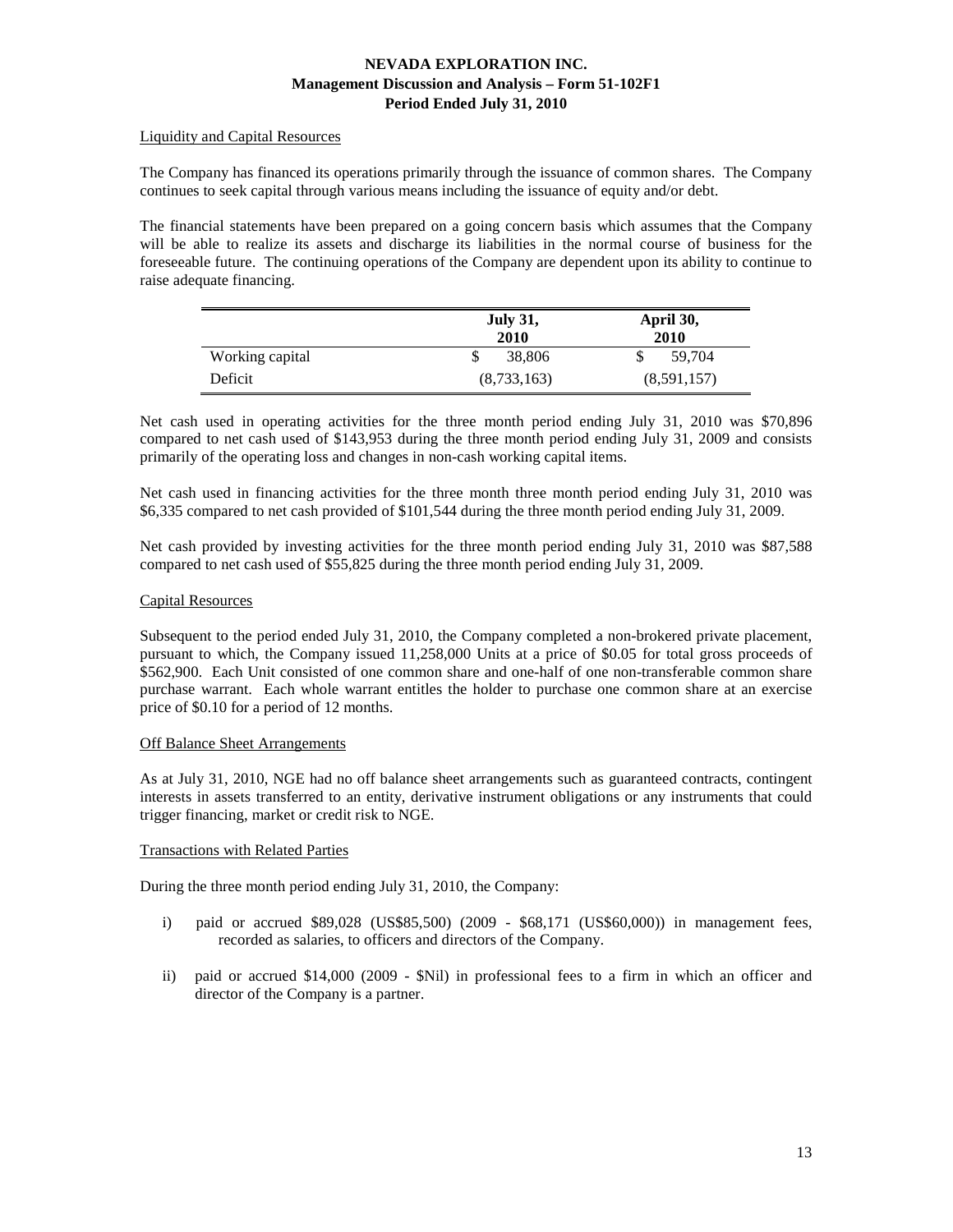As at July 31, 2010:

- i) loans receivable include an amount of \$98,475 (April 30, 2010 \$96,077) receivable from two officers and directors of the Company. The loans receivable are guaranteed by 2,100,000 common shares of the Company that are currently being held in trust. To date loans receivable includes interest of approximately \$27,050.
- ii) accounts payable and accrued liabilities included:
	- a) an amount of \$29,000 due to a firm in which an officer and director of the company is a partner.
	- b) An amount of \$87,540 (US\$84,071) due to officers and directors of the company for salary payable.

These transactions were in the normal course of operations and were measured at the exchange amount, which is the amount of consideration established and agreed to by the related parties.

#### Disclosure of Outstanding Share Data

As at September 23, 2010, the Company has 94,124,777 common shares issued and outstanding and has the following stock options and warrants outstanding:

|                      | <b>Number</b> | <b>Exercise</b> |                    |
|----------------------|---------------|-----------------|--------------------|
|                      | of Shares     | <b>Price</b>    | <b>Expiry Date</b> |
|                      |               |                 |                    |
| <b>Stock options</b> | 200,000       | \$0.60          | March 9, 2012      |
|                      | 400,000       | 0.15            | March 9, 2012      |
|                      | 500,000       | 0.60            | April 23, 2012     |
|                      | 150,000       | 0.95            | June 8, 2012       |
|                      | 200,000       | 0.15            | June 8, 2012       |
|                      | 150,000       | 1.00            | June 11, 2012      |
|                      | 200,000       | 1.00            | March 4, 2013      |
|                      | 750,000       | 0.15            | March 4, 2013      |
|                      | 200,000       | 0.15            | June 13, 2013      |
|                      | 1,300,000     | 0.16            | September 30, 2014 |
|                      | 600,000       | 0.17            | November 17, 2014  |
| Warrants             | 4,019,481     | 0.10            | August 20, 2011    |
|                      | 6,639,356     | 0.10            | September 2, 2011  |
|                      | 1,670,200     | 0.22            | May 19, 2011       |
|                      | 4,154,000     | 0.10            | August 26, 2011    |
|                      | 1,531,000     | 0.10            | September 23, 2011 |

Financial Instruments and Other Instruments

#### *Risk Management Policies*

The Company is exposed to risk due to the nature of its financial instruments. Risk management is the responsibility of management and the Company did not use derivative instruments.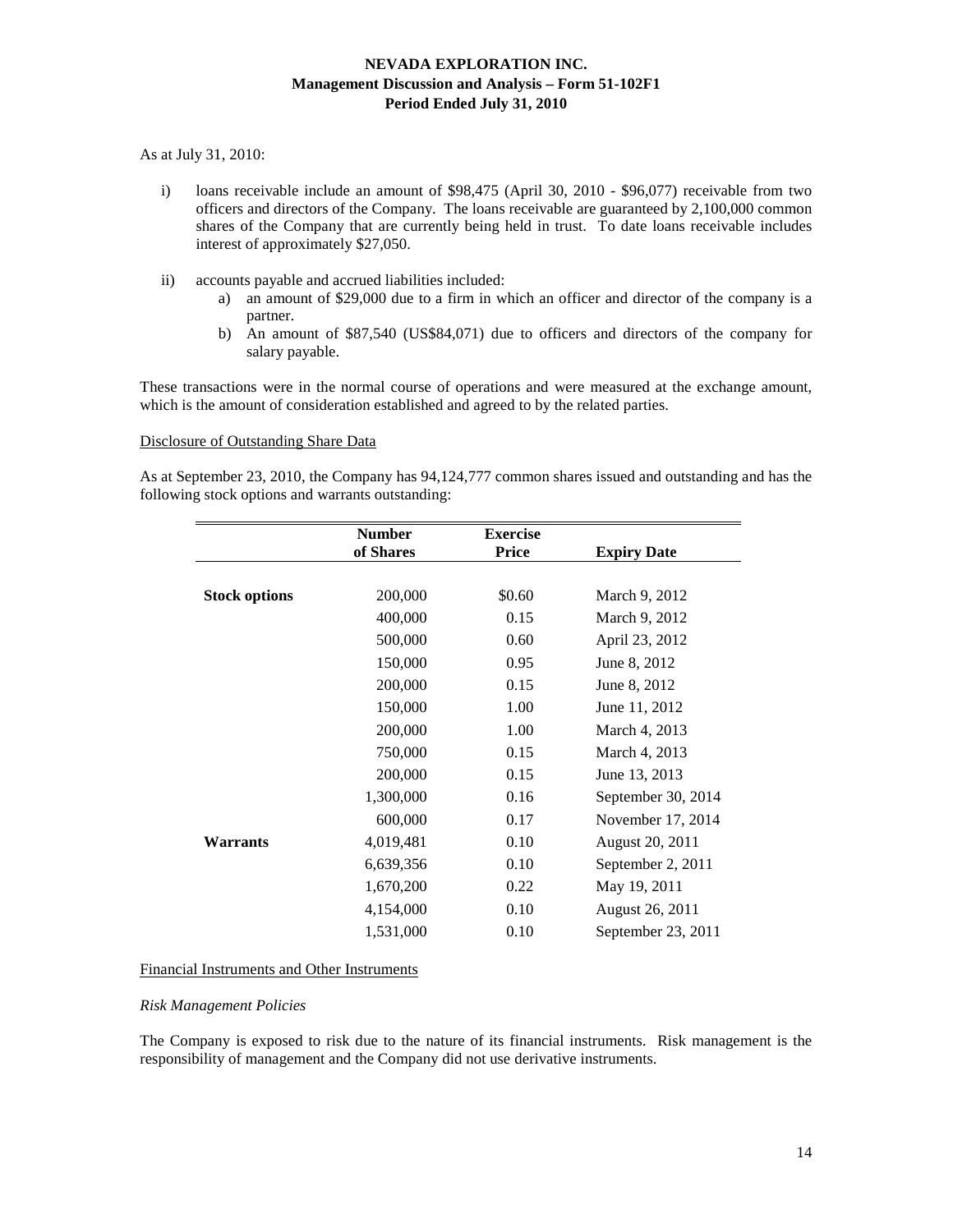### *Fair Value*

The Company estimates the fair value of its financial instruments based on current interest rates, market value and pricing of financial instruments with comparable terms. Unless otherwise indicated, the carrying value of these financial instruments approximates their fair market value because of the near maturity of those instruments.

As at July 31, 2010, the carrying amount of current financial assets and liabilities approximated the fair value because of the near maturity of those instruments and the carrying value of term deposits and the long-term debt is considered to approximate fair value since it bears interest at current rates for similar types of borrowing arrangements or investments.

The Company has implemented the following classifications:

− Cash and cash equivalents and deposits are classified as held-for-trading and any period change in fair value is recorded through net income.

### *Credit Risk and Interest Rate Risk*

Unless otherwise noted, it is management's opinion that the Company is not exposed to significant interest or credit risk arising from these financial instruments

### *Liquidity Risk*

Liquidity risk is the risk that the Company will not be able to meet its financial obligations as they fall due. The Company manages liquidity risk through the management of its capital structure and financial leverage. It also manages liquidity risk by continuously monitoring actual and projected cash flows. The Board of Directors reviews and approves the Company's operating and capital budgets, as well as any material transactions out of the normal course of business.

As at July 31, 2010, the Company was holding cash of \$65,610 and current liabilities of \$190,312. As a result of the limited cash and no significant revenue, the Company is exposed to liquidity risk and remains reliant on the Company's ability to complete equity financings in order to continue its exploration activities, maintain its properties, and generally continue as a going concern.

### *Foreign Exchange*

The Company is exposed to financial risk arising from fluctuations in foreign exchange rates and the degree of volatility of these rates. A significant portion of the Company's expenses is denominated in US dollars. Consequently, certain assets, liabilities and operating expenses are exposed to currency fluctuations. The Company does not use derivative instruments to reduce its exposure to foreign currency risk.

At the year ended July 31, 2010, the Company is exposed to currency risk through the following assets and liabilities denominated in US dollars: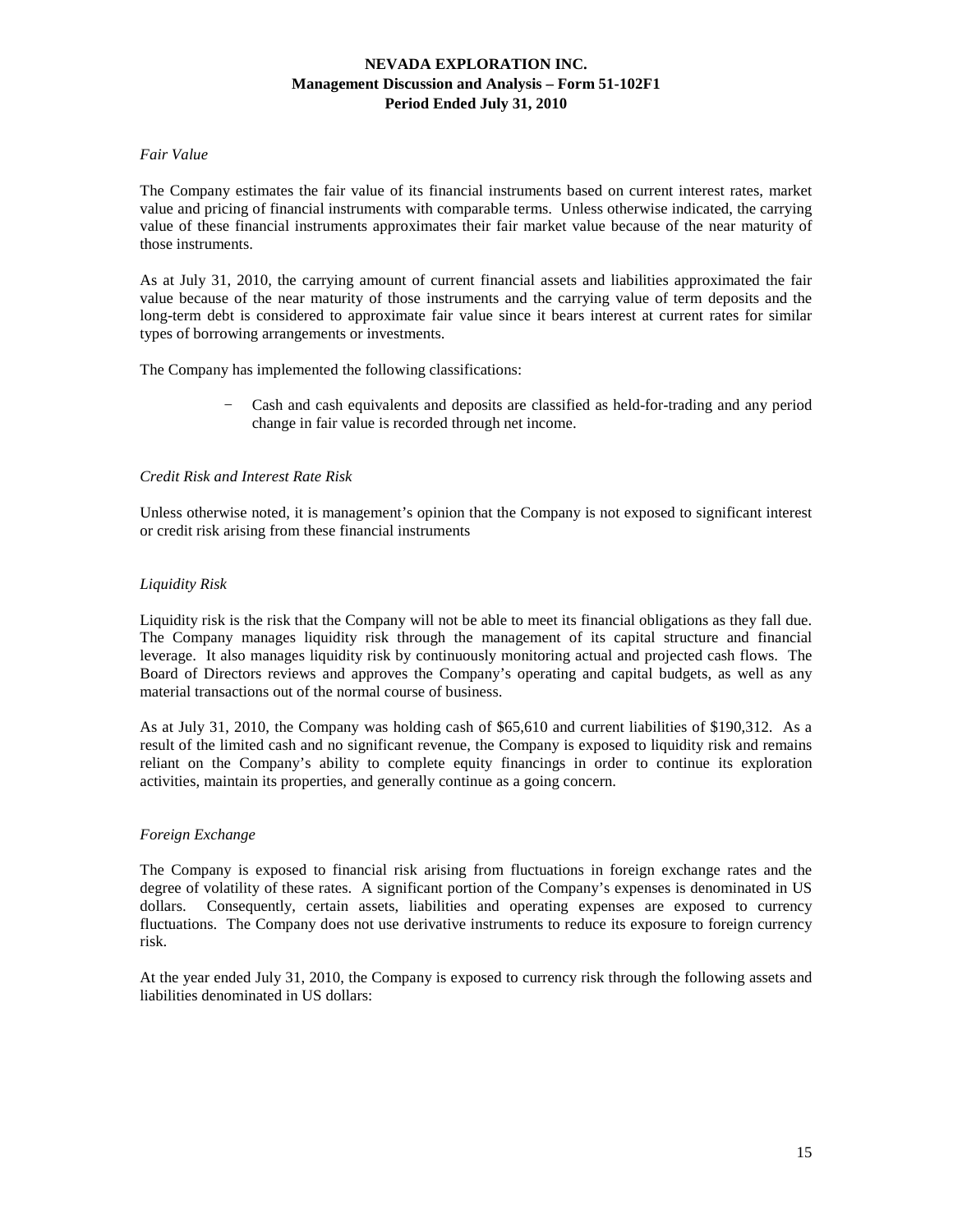| Cash and cash equivalents                | 74,116    |
|------------------------------------------|-----------|
| Accounts receivable                      | 47,450    |
| Loans receivable                         | 104,180   |
| Prepaid expenses and other               | 7.378     |
| Deposits and bonds                       | 89,900    |
| Accounts payable and accrued liabilities | (118,011) |
| Long term debt                           | (52, 752) |

### *Net Exposure*

Based on the above net exposures as at the year ended July 31, 2010, and assuming that all other variables remain constant, a 10% change in the value of the US dollar against the Canadian dollar would result in an increase of \$5,516 in the loss from operations.

#### Capital Disclosures

The Company's objectives when managing capital are: to safeguard its ability to continue as a going concern; and to have sufficient capital to be able to fund the exploration and development of its mineral properties and acquisition of other mineral resources, for the benefit of its shareholders.

The Company is dependent on equity funding and when necessary, raises capital through the issuance of equity instruments, primarily comprised of common shares and incentive stock options. In the management of capital, the Company includes the components of shareholders' equity as well as cash.

The Company prepares annual estimates of exploration expenditures and monitors actual expenditures compared to the estimates to ensure that there is sufficient capital on hand to meet ongoing obligations. The Company's investment policy is to invest its cash in highly liquid short-term deposits with terms of one year or less and which can be liquidated after thirty days without interest penalty. The Company currently has insufficient capital to fund its exploration programs and is reliant on completing an equity financing to fund further exploration. The Company is not subject to any externally imposed capital requirements.

#### Risks and Uncertainties

In conducting its business of mineral exploration, NGE is subject wide variety of known and unknown risks, uncertainties and other factors which may affect the results, performance or achievement of the Company. Such risks and factors include, among others: risks related to the actual results of current and future exploration activities; future prices for gold, silver, and other commodities; environmental risks and hazards; the Company's lack of substantial revenue; the Company's ongoing need to raise money through equity financings; increases to operating, labour, and supply costs; and changes to government regulation, taxes, and fees. Although the Company attempts to identify and plan for these important factors that could affect results materially, the Company cautions the reader that the above list of risk factors is not exhaustive there may be other factors that cause results to differ from anticipated, estimated, or intended results.

Ultimately, there can be no guarantee that the Company will be successful in making an economic mineral discovery.

#### \$US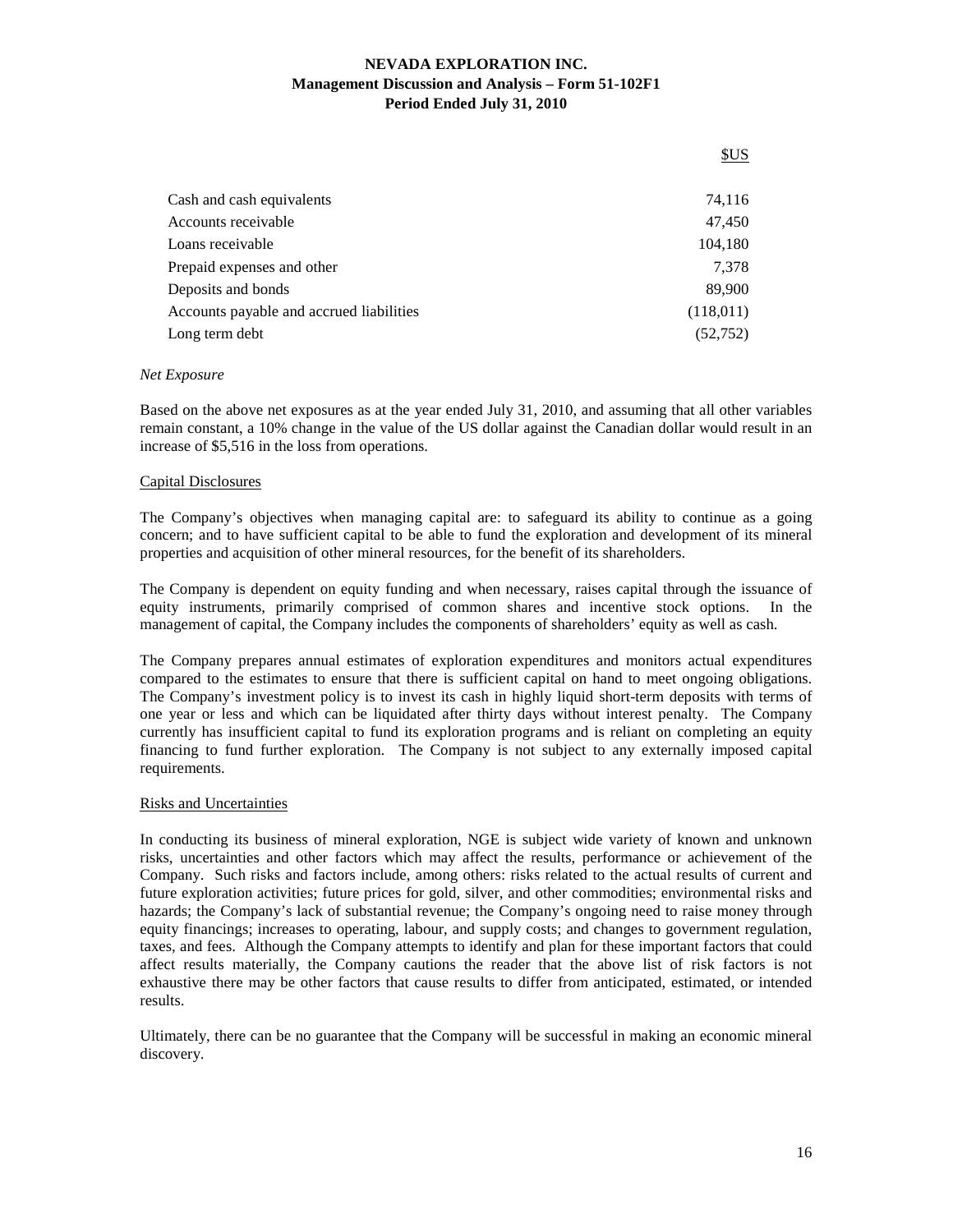#### Recent accounting pronouncements

#### *Business Combinations*

In January 2009, the CICA issued Handbook Section 1582, Business Combinations, which replaces the existing standards. This section establishes the standards for the accounting of business combinations, and states that all assets and liabilities of an acquired business will be recorded at fair value. Estimated obligations for contingent considerations and contingencies will also be recorded at fair value at the acquisition date. The standard also states that acquisition-related costs will be expensed as incurred and that restructuring charges will be expensed in the periods after the acquisition date. This standard is equivalent to the International Financial Reporting Standards on business combinations. This standard is applied prospectively to business combinations with acquisition dates on or after January 1, 2011. Earlier adoption is permitted. The Company is currently evaluating the impact of adopting this standard on its consolidated financial statements.

#### *Consolidated Financial Statements*

In January 2009, the CICA issued Handbook Section 1601, consolidated financial statements, which replaces the existing standards. This section establishes the standards for preparing consolidated financial statements and is effective for interim and annual consolidated financial statements beginning on or after January 1, 2011. The Company is currently evaluating the impact of adopting this standard on its consolidated financial statements.

International financial reporting standards ("IFRS")

In February 2008, the AcSB announced that 2011 is the changeover date for publicly-listed companies to use IFRS, replacing Canada's own GAAP. The date is for interim and annual financial statements relating to fiscal years beginning on or after January 1, 2011. The transition date of January 1, 2011 will require the restatement for comparative purposes of amounts reported by the Company for the year ended April 30, 2011.

#### Conversion to IFRS

The Company is currently examining the transition options and policy choices presented under IFRS and evaluating the impact on the future financial statements of the Company. Many of the differences identified between IFRS and Canadian GAAP are not expected to have material impact on the reported results and financial position. However, there may be changes as a result of IFRS' accounting principles and provisions for first time adoptions. The Company has not yet determined the full accounting effects of adopting IFRS, since some key accounting policy alternatives and implementation decisions are still being evaluated.

#### *First-time adoption of IFRS*

IFRS 1, "First-Time Adoption of International Financial Reporting Standards" ("IFRS 1"), provides entities adopting IFRS for the first time with a number of optional exemptions and mandatory exceptions, in certain areas, to the general requirement for full retrospective application of IFRS. The Company will need to analyze the various accounting policy choices available and will implement those determined to be most appropriate in the circumstances. The Company expects that key IFRS 1 exemption decisions will be approved by senior management during 2011.